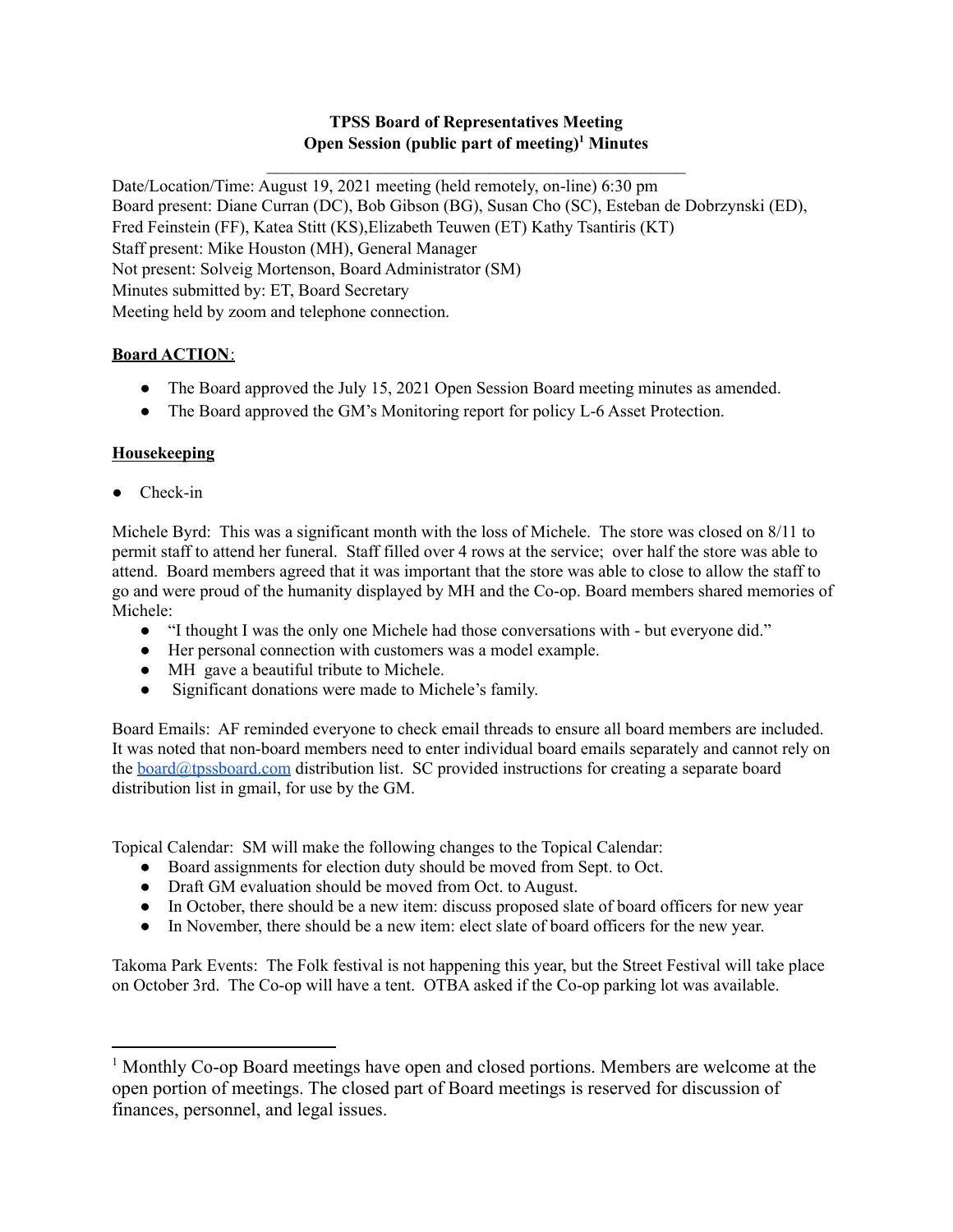### **Open member forum**

No members were present.

### **GM Report**

Outreach: MH signed an engagement letter with Blue Bike to take on outreach planning projects. MH intends to review store level community outreach in the next six months and look at what they would like to accomplish through community engagement. Leandra is currently working on an hourly basis. Engaging Blue Bike is meant to bridge the gap. MH anticipates filling in the community engagement manager role with full time staff in January or February..

A Board member brought up the fact that Michele Byrd was the union representative and asked what plans were being made to fill that spot. MH indicated that there are supposed to be 3 union spots, but that he has no say in that matter. The union contract is up in March and initial negotiations should start several months beforehand in September.

## **Policy L-6, Asset Protection**

A Board member noted that sexual harassment training was given to the staff in 2018 and 2019, and asked whether future sexual harrassment training is planned. MH explained that full staff training is required by the union contract every year and that he coordinates with the union, which provides the topic. MH has no problem with offering sexual harassment training on a yearly basis but it is up to the staff to decide.

AF/DC stated their view that it is important for sexual harassment training to take place at least ever other year.

## **Committee updates:**

#### *Membership and Community Af airs Committee*

FF reported that the Fall Member Meeting has been set for October 17th, but that the question of whether to hold the meeting in-person would be determined in September. Proposed items for the agenda include presentations by DC, AF and MH, introducing the slate of board candidates, and update on the Takoma Junction development and a COVID update. The possibility of relaunching the 5-year strategic plan was also raised. MH suggested this would also be a good time to start collecting recollections of the Co-op throughout its history as part of the 40th anniversary celebration. BG asked if we have documentation of different stages of the Co-op, e.g. old newsletters etc. MH indicated a lack of those kinds of materials but thought this would be a great opportunity to collect whatever information exists. A final agenda for the Member Meeting will be established in September.

FF then reported on the status of the Membership Policies. He noted that the current Membership Committee Policies differ widely from the rest of the policy register and that he and ET had been working on revisions. FF summarized those revisions, which focused on membership engagement and mobilization. He noted that the premise for these revisions is the fact that Co-op is not only a grocery store, but also a member-owned institution that seeks to promote a healthy, environmentally sustainable, and equitable food system that recognizes and meets the needs of our diverse community. It educates, advocates, and facilitates activism and participation by the membership community to promote these values.

ET said that the MCAC planned to propose a new L policy that would require the Board and the GM to meet on a yearly basis to devise an outreach and engagement plan, and that the Board would have a role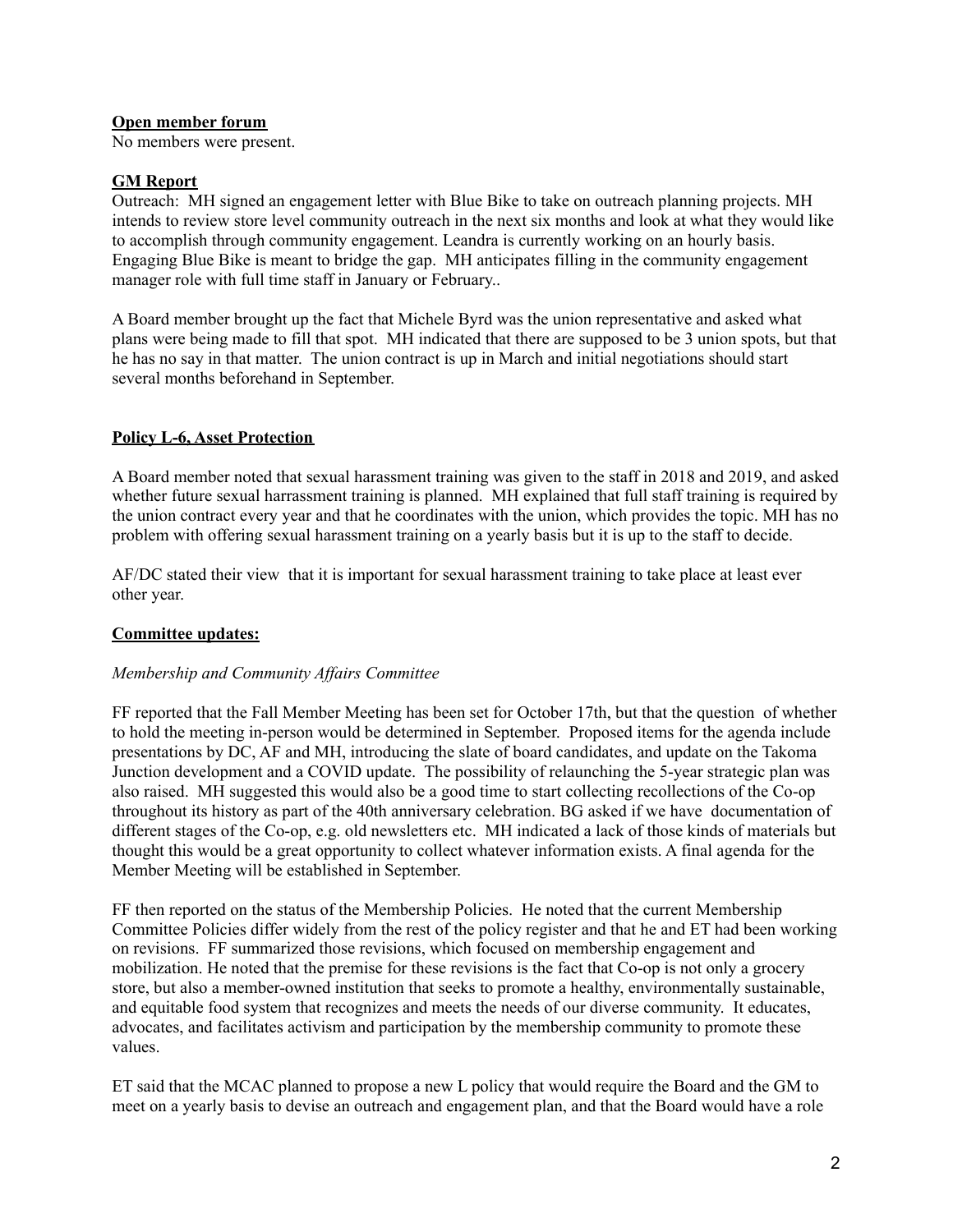in implementing and working towards these goals.

AF stated that the MCAC was tasked with reviewing the policies and reporting back to the policy committee, and that it was not proper to be raising policy revisions with the entire board at this time. He also recommended running any revisions by Jade Barker (JB) because any new policy revisions should conform to the Policy of Limitations structure. AF reflected that the proposed revisions appear too restricting on the GM, and that a better approach would be for the Board to come up with its own plan.

ET explained that the proposed revisions were an attempt to address past conflicts over roles and responsibilities, and established a process where the Board and the GM would resolve these issues. ET suggested that changes to the L policies could be written to mandate that cooperation. AF stated that the Board is involved with engaging members in ways that differ from the GM, and that while the Board may piggyback on what the GM does, it is not our job to tell the GM what to do. AF would support a policy that said something like "The GM shall not operate without a plan for member engagement," because the GM is the best position to determine what is required. To the extent the Board takes its own initiatives, it should consult with the GM to make sure their respective plans are not "out of whack."

SC said she thought that all the policy register revisions, including the MCAC review of membership policies, were on hold until after the Board completed DEI training. DC stated that these processes are not necessarily inconsistent. Membership policies are very different then other parts of the register, and revisions to the Membership Policies could be integrated into a fuller revisions of the entire register. AF shared his view that all the membership policies should be eliminated and that Boards outreach efforts could be accomplished through the Membership Committee. ET indicated that the content of two of the current membership policies would need to be addressed because it is required by the bylaws (MC-8) or is otherwise not addressed by the L policies (MC-7).

#### *Nominations Committee*

Board members who were on a monthly call with Columinate consultant Jade Barker (JB) reported on her recommendation that one of the principal jobs of the board is to develop candidates to run for the board. She recommended that board members take a more active role in cultivativating candidates through their own networks. She indicated that CBDL training is available to anyone, including members, and could be offered as an incentive to those members interested in board membership. FF stated that in past years, we couldn't get people to run for the board. BG noted that we have had recent success with a low touch approach, but that doesn't mean this strategy will always work in the future. Engaging in the 5 year strategic planning process would be a great way of engaging more members. This would be a substantive way to allow members to feel useful. AF suggested we could track who has run for the board over the past few years and reach out to them. He also recognized that we need candidates with specific skills, e.g. financial acumen. Board members discussed why they chose to run for the board, and MH suggested the Board submit blog entries about their choice to run as a way of promoting elections. The Board established the following schedule:

- ET, KT, KS by August 27th
- AF, SC, ED by September 3rd
- FF, DC, BG by September 10th

#### Personnel Committee

The Personnel Committee roster has been updated to include BG and AF, who will remain on the